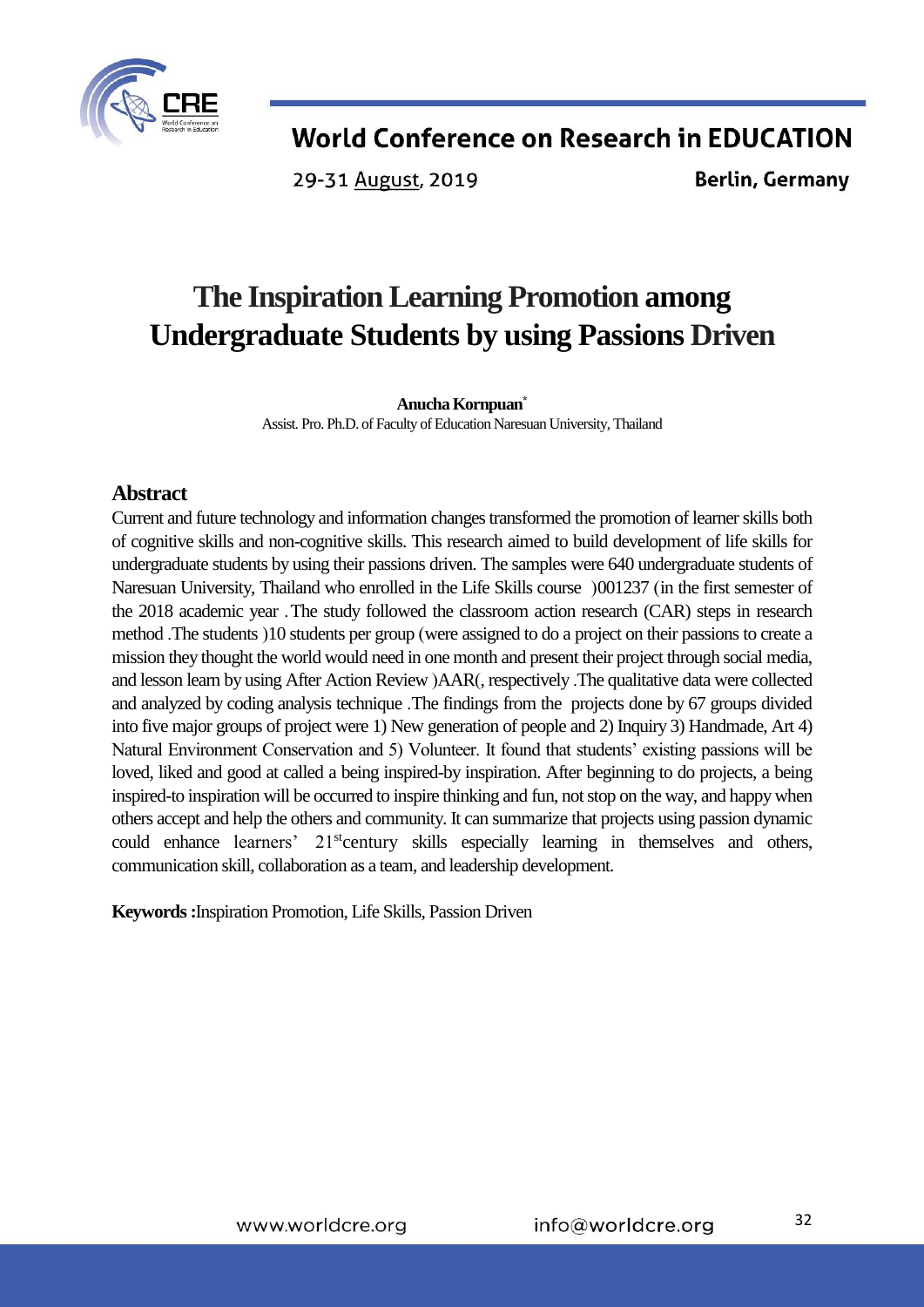

29-31 August, 2019

**Berlin, Germany** 

## **Introduction**

The study of successful people found that successful people in the past have cognitive skills. In the present and future, the era of information and communication is the era of globalization which is the era of change. Importantly, the trend is suddenly more disruption. The intellectual is less important. The study found that behavioral skills (Non-cognitive skills), life skills, especially skills in the 21st century, are important to the success of people in the present and future.  $H$ enngam and  $H$ onggam, 2014)

Naresuan University, Thailand is one of the higher education institutions that cover the lower northern region. the mission of Naresuan University is production the quality graduate students to serve the society. The university sees the importance of enhancing students' life skills by having the course 001237 life skills in teaching and learning in general education of undergraduate students and focusing on instructors to inspire students to learn the life.

The study of the Learning Inspiration found that it is a type of self-driving force that can be expressed as thoughts and actions in a manner of objective. Opening mind of learning from new knowledge and experiences can achieve success even if it is difficult or has a lot obstacles. (Dusadee et al, 2013). As a result, the researcher as a course instructor 001237 life skills in the general education course of the semester 1st year, academic year 2561, the purpose of teaching management aims using the passions of students to create inspiration in learning for themselves.

#### **Research objectives**

To study the effect of using passions to inspire undergraduate students of Naresuan University who enrolled in 001237 life skills course.

#### **Literature**

"Inspiration" comes from the Latin language which is called "Spirarae" means the breath. It is the root of the word spirit, which means the soul. The word Inspire means "breath pass" or passing one's mind into another to make the recipient live their life. It also states that inspiration should be the motivation. (Phubet, 2009). Namthip, (MPP) state that inspiration means a kind of power in one's self using to drive the mind and any desirable actions to achieve the success by using motivation within the mind. Even though the obstacle is hard, the actions ready to overcome all obstacles to the desired success. Inspiration that is a special desire which is above the basic desire that cannot occur often causing a strong will to think or to do something. It can use a greater potential and effort to achieve that success (S.S Anakami, 2012).

There is an inspiration about motivation. It is one of the 4 specific behaviors, or "4I" Four I's according to the model Change leadership (Transformational Leadership) which inspires motivation (IM) means that the leader expresses the motivation and inspiration for the follower by enhancing internal motivation for followers and communicating about the goals and shared vision with the follower to develop a commitment to long-term goals (Bass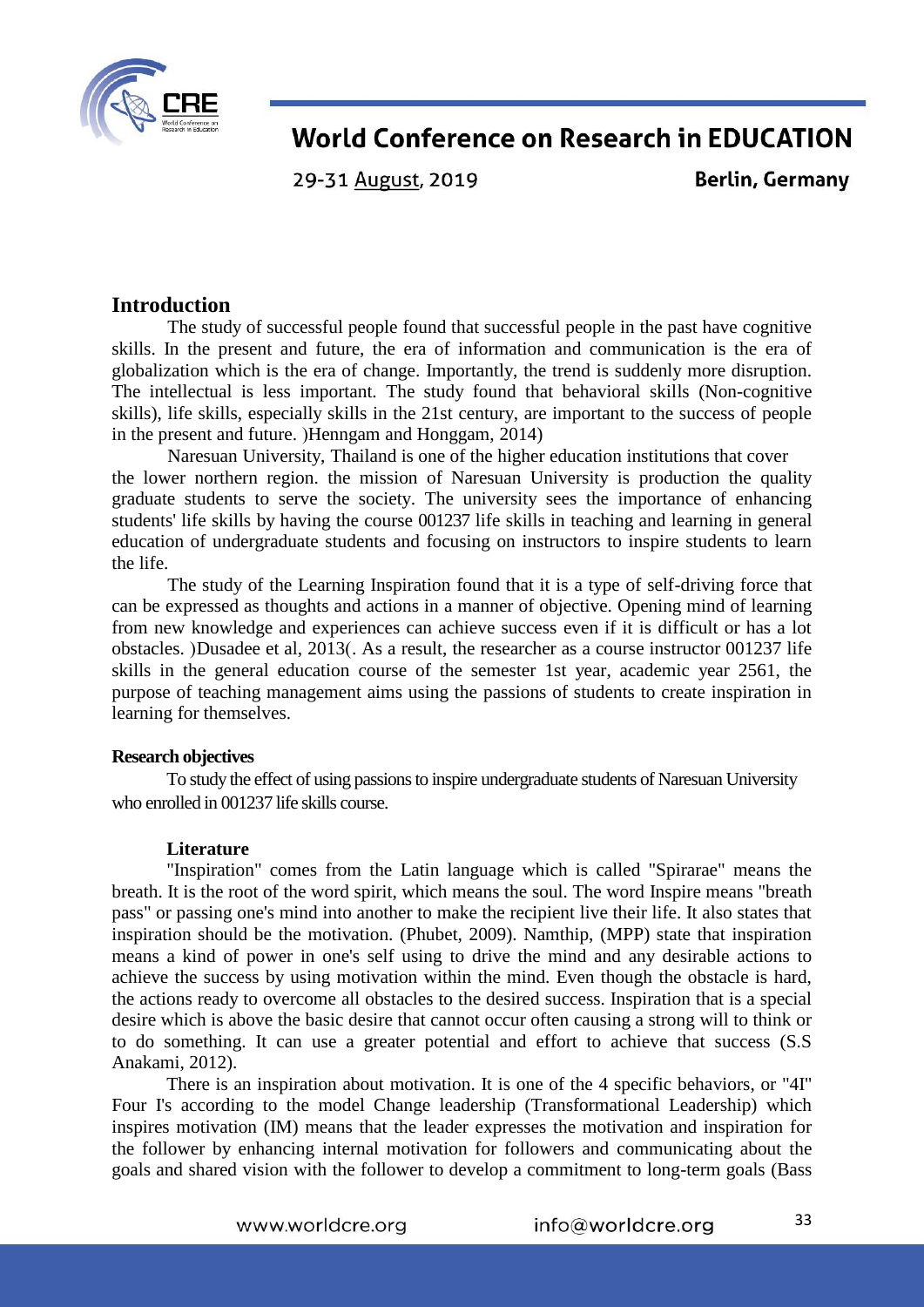

## 29-31 August, 2019

**Berlin, Germany** 

& Avolio, 1994). Wijan (2019) state that motivation and inspiration for Students inspiring them to have a goal for

themselves achieve self-actualization by being able to connect with things that are greater or feel as a part of something higher value.

Pot (MPP., Nor. 3-4, Online) mentioned that the inspiration can occur under various circumstances depending on various factors which is from the Inspiration by Goal, Inspiration by Role, Inspiration by Motivation and Inspiration by Dynamic. The inspiration naturally occurs depending on the during the time in life. It also can affect and influence at those time.

S.S. Anakami (2012) mentioned that the main reasons that inspire the human to be able to lead and create a lot of story. There are many powerful reasons dividing into internal causes and external causes. The internal causes from the uncompromising occur from the implication of certain matters, the process meditate and the crystallization determining to accomplish. It can refer to an ideology and sudden abruptness. This contemplation usually occurs with song compositions, specific theories, the names of the compositions, books, or short story. The external cause comes from the natural environment such as the waterfall, the sea, the forest, and the mountains. It can be call social environment such as Conditions, poverty, war conditions, and the examples from others as models which is not an imitation. On the other hand, it is the starting point for special interest by the real creators who have their own methods and objectives.

From the study above, inspiration is driving specific force considering is the internal power of man to think and act on one thing for achieving the persistence with a lot of obstacles. There are different motivation of the cause or source of inspiration which can classified into 2 sources. First, from the experiences of remembering, embracing and through reflection contemplating becomes a will or an ideology that is uncompromising. The second is the external environment that induces the suddenly think until the inspiration comes up.

When explain the inspiration in theory of transcendence evocation and approach motivation found that the stimuli stimulate the mind in the process. There are two consecutive processes. First, being inspired mean the person who is delighted to welcome the inner impression which is intrinsic value. Second, inspiration is a process that will make him a driving force. (Thrash, et.al, 2010) For this research, the interest of students who are likely to be part of the "Being inspiration-by" and the processes and activities that make students be part of " Being Inspired-to "

According to Dusadee et al. (2016) state that the elements of inspiration Consists of 3 core-categories namely, self-motivation, force to the goal, and receiving from others with the strength in themselves. Those related with the spirituality which is the internal nature of the person. In the Ideology in life and work believing in superstition and self-understanding include understanding the meaning of life, having hope, patience, not giving up and the intention to the goal

State Inspiration, the person absorbs from external objectives cause the feelings of stimulation creation or feeling something pushing forward, consist of 1) the spark light of dreams means the feeling of stimulation that occurred at the time that wanted to do something Feeling the urge to go to the goal Feelings that cause encouragement to follow the goals that have been set and 2) The need for success to be achieved means the feeling that will not discourage the various obstacles. Receiving force from others Is a force from the love of the close Or those who did not know before, including Having a good model like a teacher,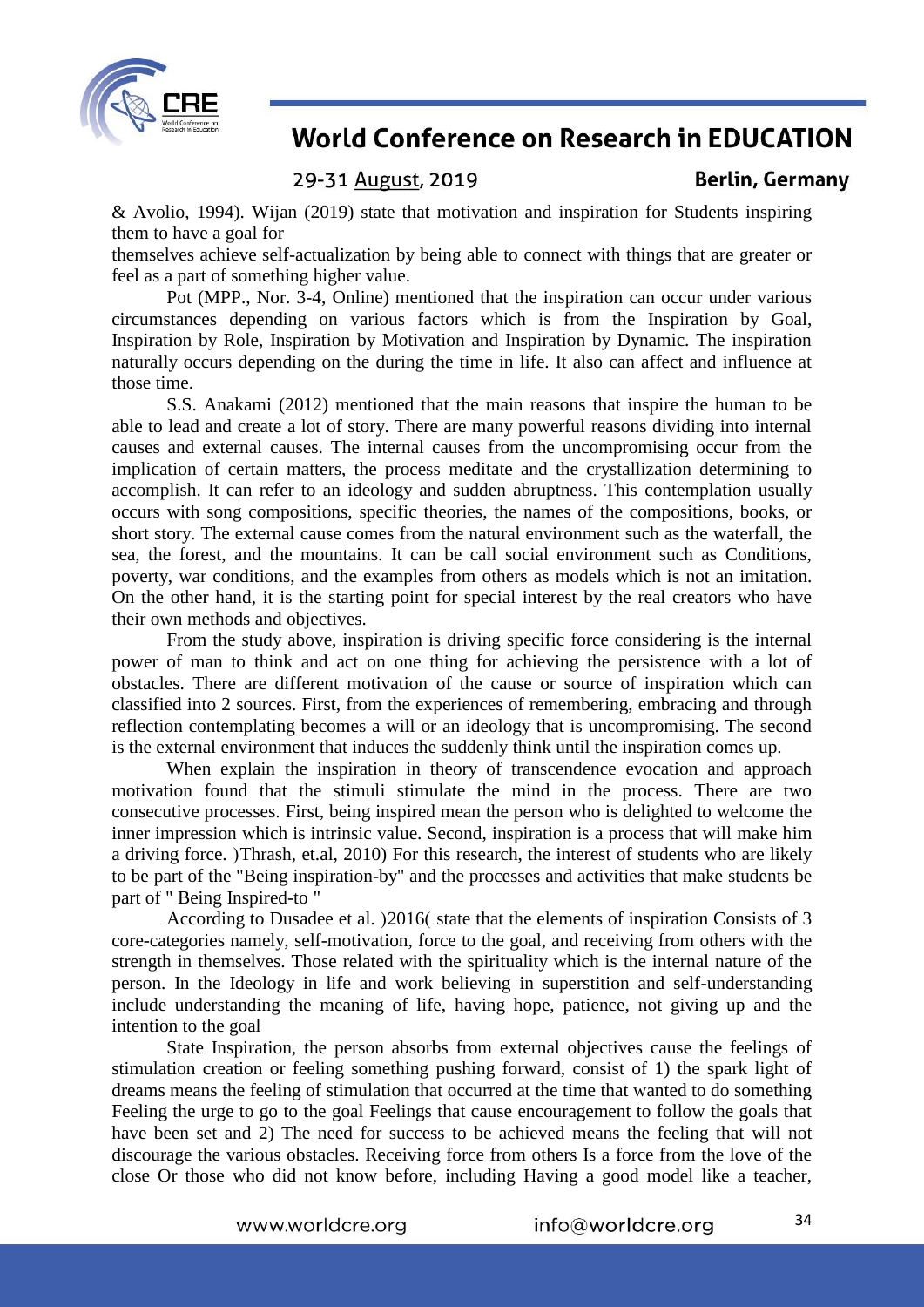

### 29-31 August, 2019

music is an example and inspiring. To university students and love from one person sent to another Make that person motivate people to have power in themselves

The inspiration for learning, teachers should encourage learners to be inspired as following. First, setting goals for learning in the unit and study the syllabus. The teachers help students to determine actions that will help them achieve small goals in short-term. It will help further achievements and the larger goals in the long term. Second, creating a growth mindset which is teachers explain the meaning of the development paradigm. In contrast to Growth mindset, it said that if students want to succeed in life, they must cultivate their own development paradigms. Furthermore, they believe in their intelligence and the ability created by practicing.

Third, Teachers allow students to imagine their own future, dreaming of their own future, to set goals that seem impossible for students. For example, students achieved their aspirations because their determination and effort. Fourth, the teacher encourages students to do activities, the personal project, that they have a passion in order to promote selfdevelopment. It can develop as a long-term project. In my opinion, the project should do as a group and be difficult for students to practice difficulty through failures suggesting by teacher encouragement.

Fifth, volunteer Spirit Project helps students to think of linking to something greater than themselves, teachers lead students to set a team or to do the whole step by rotation consistently. Teachers must be careful not to go into the management, requiring students to manage themselves in order to allow them to share ownership. This kind of activity must be supplemented by reflection or After Action Review. Goals and values result the deeply practice to do for others and for the society in the way of reflecting thought. Sixth, teacher train students to love thank you writing, writing notes. The teacher writes an example of what he is grateful on the board and let students brainstorm whether they are grateful. Then, teacher ask students to write their own thank you notes regularly to develop their minds.

Seventh, teacher assign work for students to practice mindfulness by practicing deeply inner and outer breath such as Lam Plai Mat Pattana School method. when the class began, teachers practice simple meditation for students. Eighth, creating the inspiring media such as movies, stories or other media. let students see their ideal ideas. After watching the media, there should be reflections thoughts that show students' perspective.

The Passions in this study brought the concept of Ikigai as a concept of Japanese people's lives in Okinawa. Ikigai is the common point of Passion which is the thing of passionate and well done) Mission (What work is happy to do And at the same time useful to the world) Vocation (work that is useful to the world and can generate income for us too) Profession (work that we do well and make money for us) show as picture 1 What is happy to do And while benefiting the world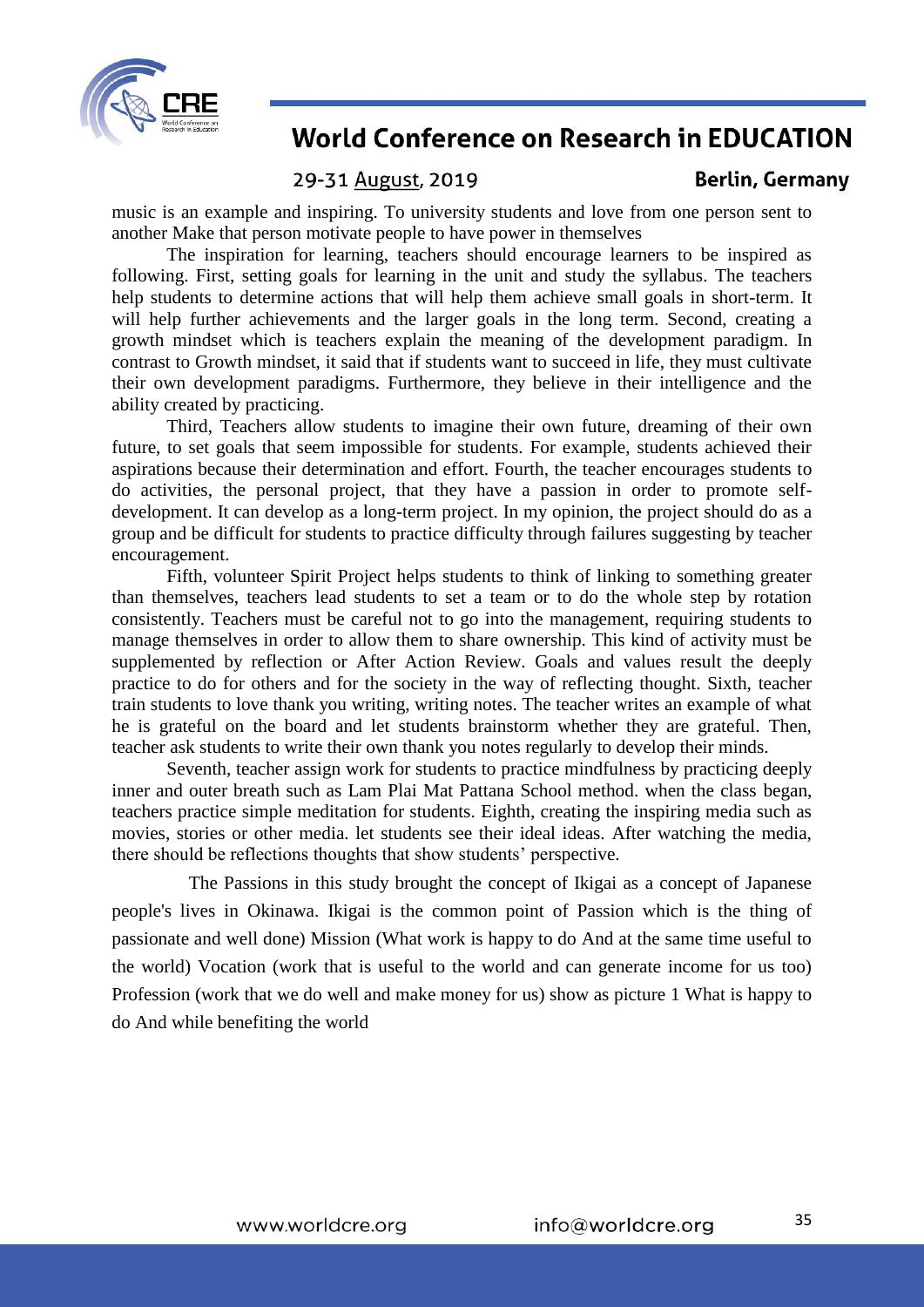

29-31 August, 2019

**Berlin, Germany** 





## **Method**

## **Population and sample**

The sample group is undergraduate students at Naresuan University Registering 001237 life skills, 1st semester, academic year 2018, 640 people

## **Research tools**

1. Change Passions to Mission project

2. Record of observation, exchange, learning, presentation of the results of the Change Passions to Mission project

3. Google Form

## **Conducting research and collecting data**

Research process has to follow the action research: Plan:  $(P)$ , Action (act), Observe:  $(O)$ , and Reflect:  $(R)$ 

1. Plan create the understanding about passion, mission and the guidelines for making Change Passions to mission. The students divided into groups of not more than 10 people per group. They use their passion to create a mission that the world needs In the form of writing projects and activities which takes 1 month to complete. The project has details of the following topics:

- 1. name of project "……………………… .."
- 2. Principles and reasons (How is important? What are the benefits?)
- 3. Purpose (what to do)

-for.................. Such as to create ................. to ..............

- 4. Target groups (how many people)
- 5. How to proceed
	- 5.1 the groups choose what is characteristics of Passion and experience of

members

www.worldcre.org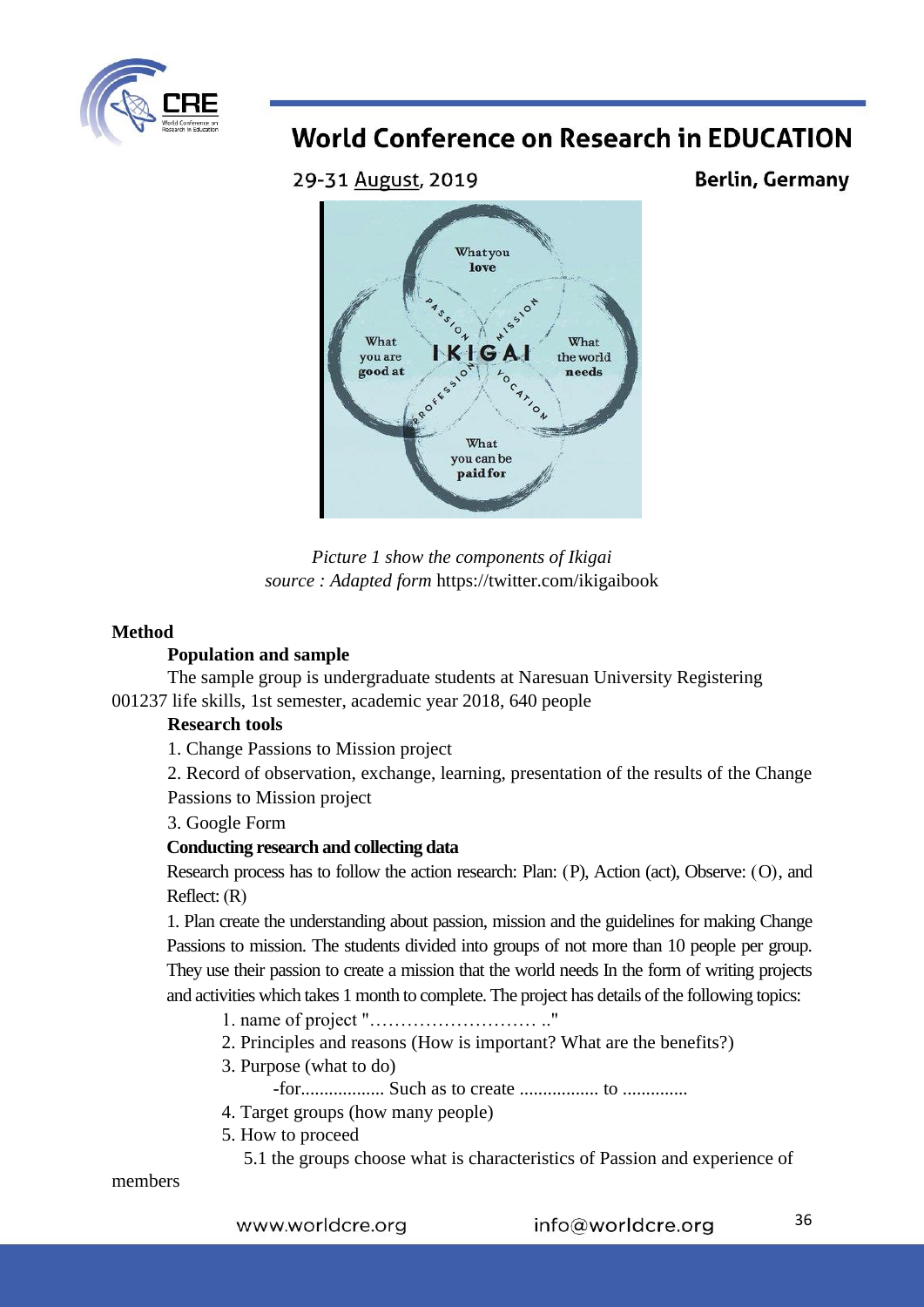

## 29-31 August, 2019

**Berlin, Germany** 

- 5.2 What is missions to do?
- 5.3 Partnership, Supporter or The Idol
- 5.4 Main Activities / Secondary Activities
- 5.5 The process is consistent with the time (write in a flow chart)
- 5.6 the way to make money?
- 6. Processing time
- 7. used Resources
- 8. Evaluation (the methods, tools and the assessment of the project)

After all groups plan to write the project, 3 large groups take turns to present the project, which is friends and the professor helping to suggest comments.

1. Follow the plan (Act) by allowing each group of students to carry out the project according to the operational calendar, 1 month, and design the presentation in social media.

2. Observe the result from a presentation of the project of each group by exchanging group learning.

3. Removing lessons and reflecting. It is an exchange of learning among large groups of students. Then let all groups reflect the results. After Action Review (AAR) presents the Page Course and the Google form based on the issues of inspiration as follows: 1) What inspired you to do the project 2) Explain the process and procedure which will increase your motivation more 3) When the project is completed? How the results will help you become more motivated. 4) Teachers and universities should be able to teach more, which will make the students more motivated to learn.

#### **Data analysis**

The researcher collected qualitative data from reflecting the After Action Review (AAR) and Google form of students to analyzed the content classified by the duration of time.

#### **Research result**

1. The Change Passions to Mission project, which has 67 groups of students, consists of 2 characteristics of Passions. There are various and similar which classified into 5 large groups, 60 percent, as type 1) the new generation of living styles, such as the "Seson Panjai Project", "Dan Kin Yang Mon" project, the remaining 40 percent are of type 2( pursuing for self-development, such as the project "Read Mind" 3) Art work, such as the "Hand Made" project 4) Conservation of natural environment, such as the "Kamala Ton" project, "Small brave in the big forest" and 5) Volunteer spirit Such as the project "Drawing, painting by imagination", the project "Helmet, Life Lock" etc.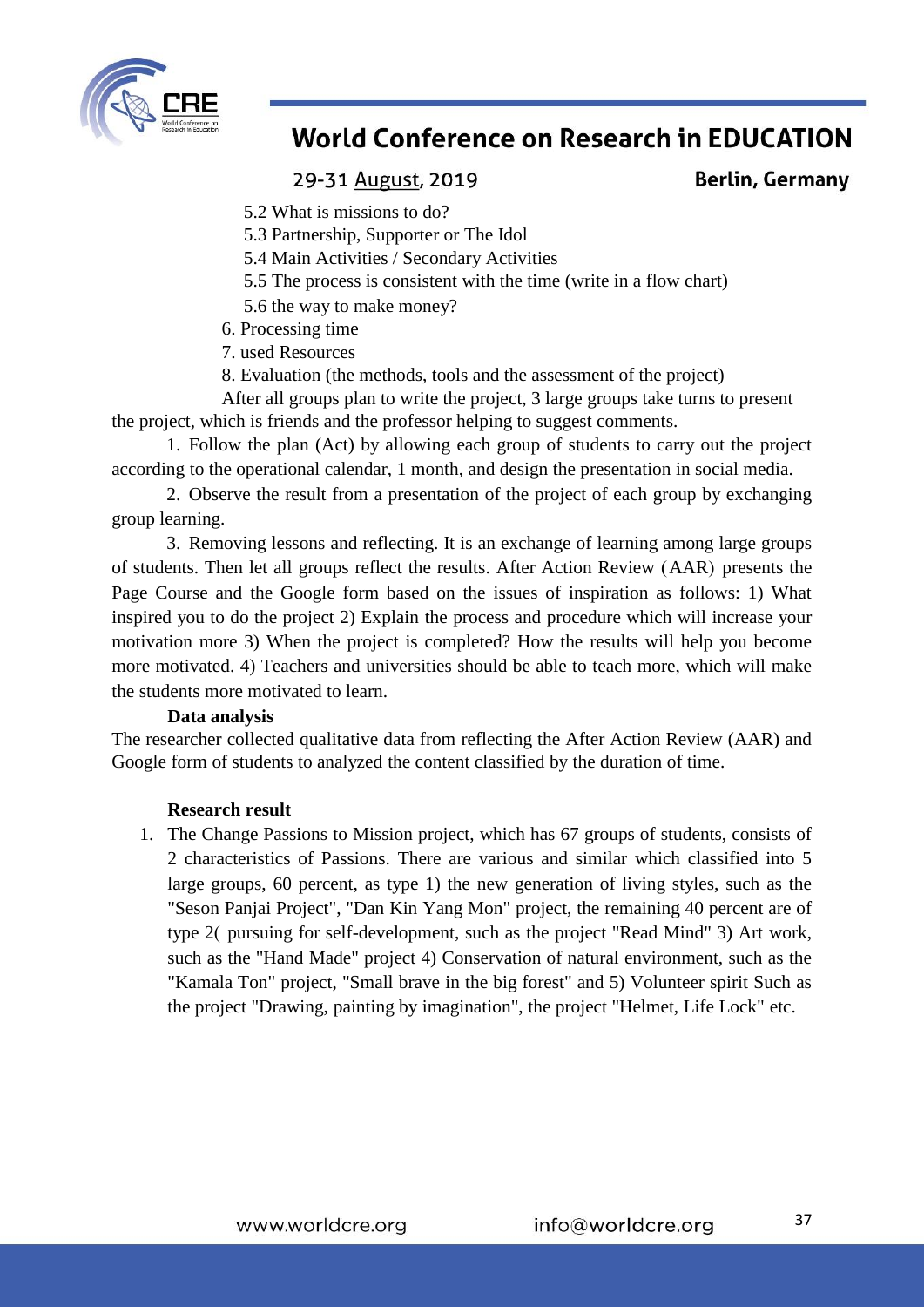

29-31 August, 2019

**Berlin, Germany** 



*Picture 2 the Example of project "helmet save life and" "Paint pictures as we are imagination"*

2. The results of students' motivation from the Change Passions to Mission project classified by the duration of the project implementation are as follows.

1) Determining the name of the Change Passions to Mission project. Most students have the inspiration to learn from Passions. They like things that are interesting and have good experience in doing things such as volunteering, photography, travel, art, music, singing and exercising. Passions are the inspiration for Being inspired-by. As an example,

> *"... want to lose weight therefore making a weight loss project by exercise and diet control ... "*

> > *"... have health problems Exercise is more better ... "*

*"... Want to improve the bathroom to have a better smell ..."*

Some problem is caused by the driving force that wants to see the value of the public. They want to help and share with others. For an example,

*"... want to preserve the culture ..."*

www.worldcre.org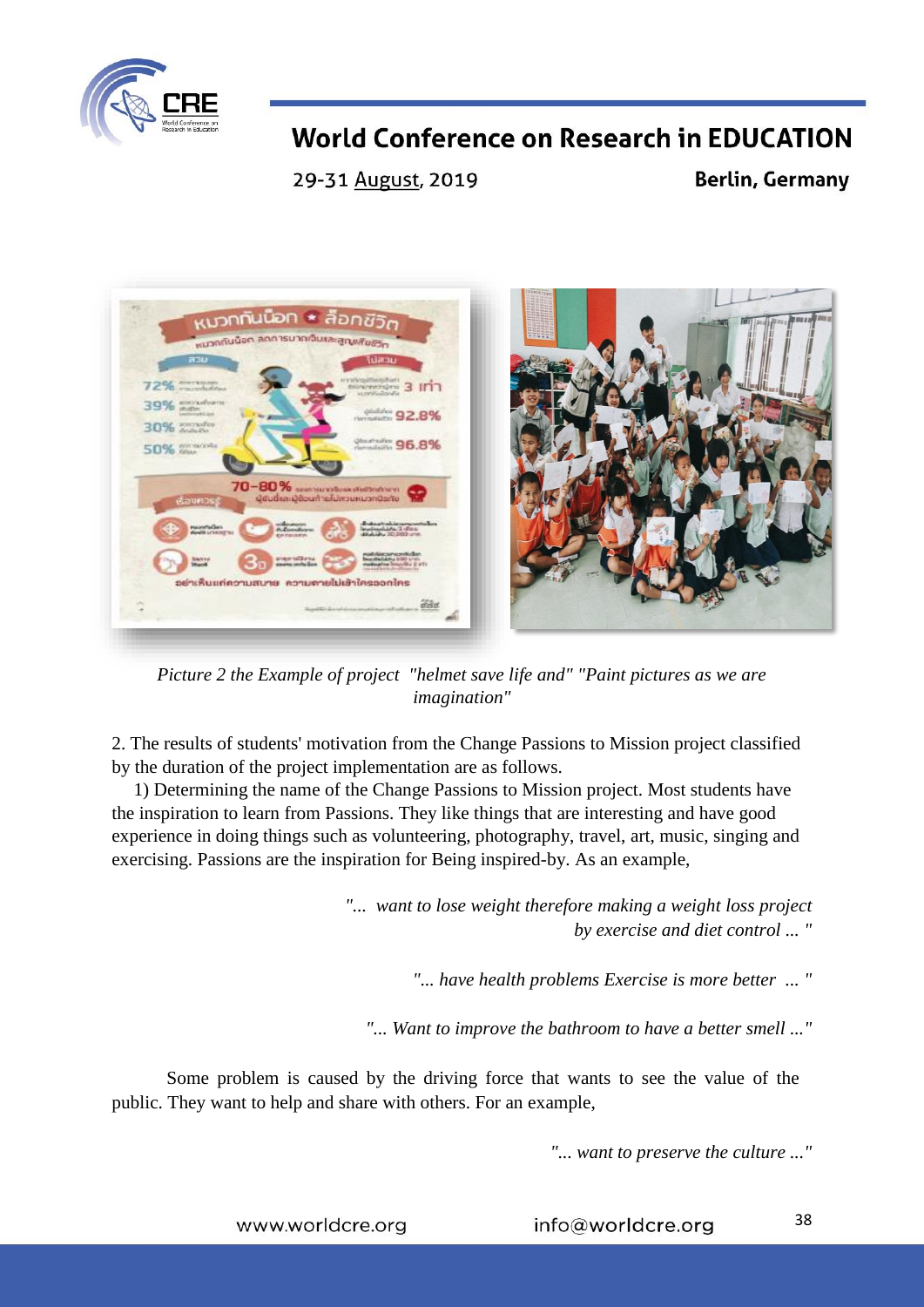

29-31 August, 2019

## **Berlin, Germany**

*"*

*"... a friend is depressed. it inspires me to study it*

*And disseminate to others to know, correct, prevent ... "*

*"... want to prove that you are able to help others ..."*

*Some problem is caused by external driving forces in the past that prefer to be a special person (Idol), which is often about artists, singers and health care. And accumulate as an intrinsic value. For example,*

*"... admiring Korean artists, K-POP songs ..."*

*"... want to be healthy according to the idol ... "*

*"... There is Toon as a jogging idol in the project of Steps to step forward ...* 

*2*) During the Change Passions to Mission project, most students are inspired switch back and forth between the inspiration of being inspired-by and Being Inspired-to. When the original Passions were driven internally, its benefits others. Students are inspired by working with friends in the group that occurred during the project. Inspiring to be a novelty, challenging, interesting, impressive, recognizing and appreciating the things that work together. For an example,

> *"... On the way, it is an experience of exotic knowledge that has never been seen before ..."*

*"... planning with your friend, who likes to take pictures of travel together ... It is more interesting and challenging than what I have done alone ... "*

> *"... the process of inserting knowledge in video clips to educate Makes us realize more health conscious ... "*

*"... the process of finding 90s music to organize photo books Makes it easier to know more new songs, to see the value and want to conserve ..."*

*"... The knowledge of a variety of tourism has seen the history of history. The culture that we never knew before that I liked and loved to learn it ... "*

In addition, in some projects, students were sponsored helping inspire them who motivated to do more of the project's mission, For example,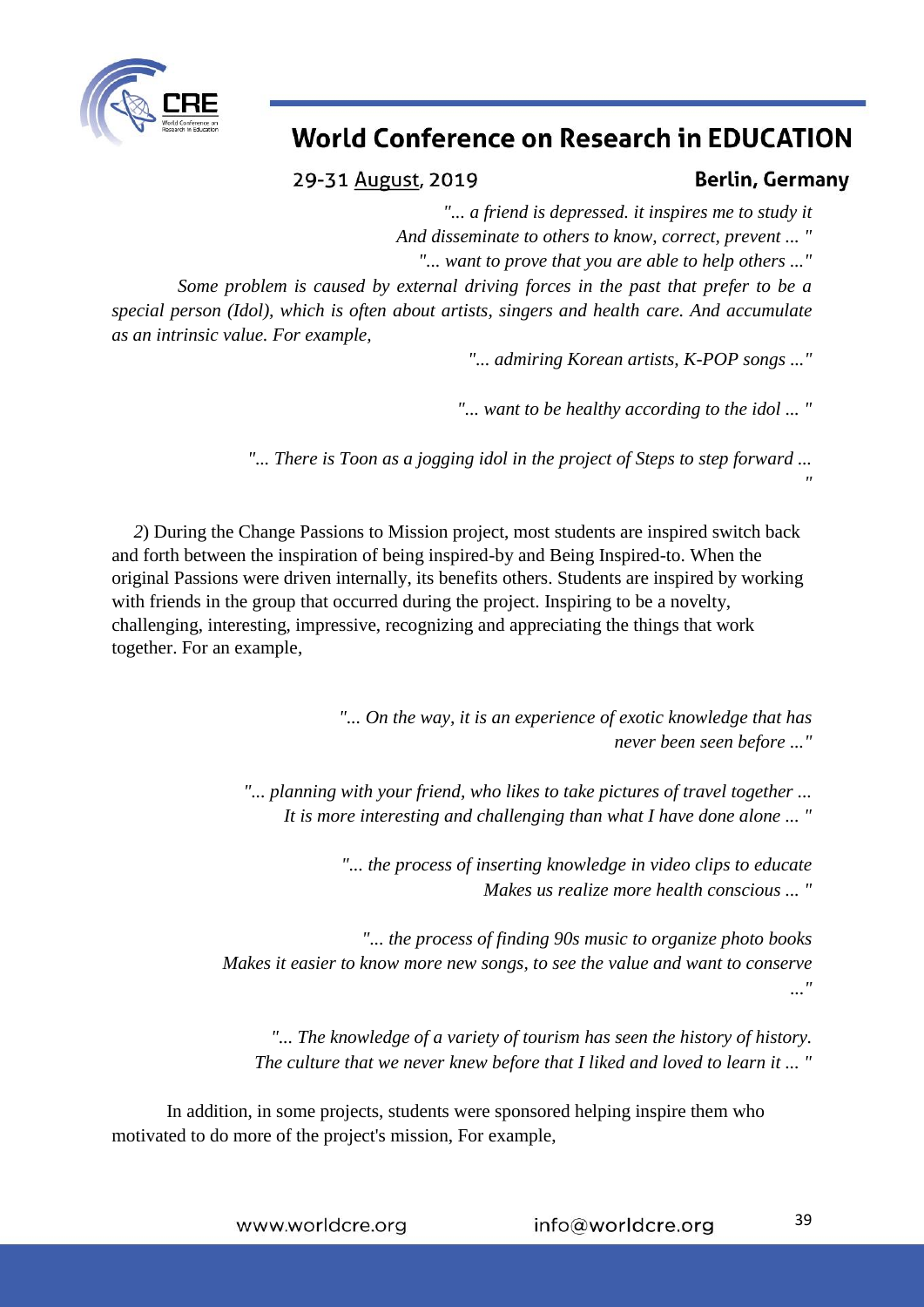

29-31 August, 2019

**Berlin, Germany** 

*"... Supporters have encouraged us to have more motivation ..."*

*"... There are friends and teachers encourage or like what we do, there is a force to continue ..."*

3) After the project for a period of 1 month, most of the students are very motivated when they were seeing the work that has been benefited. Many projects have been accepted and beneficial to others inspiring students have more encouragements and more passions of themselves. For examples,

*"... after making the project, the weight loss clearly ... inspire to continue ..."*

*"... makes us look back at how we can add more parts of things that are not available besides scented candles ... "*

> *"... want to do more missions that change the content in another presenting as a video ..."*

> *"... saw impressive work as an inspiration to continue "... saw the children come to thank you and say will you come back again, extremely proud ..."*

*"... the smiles of the children who received knowledge, it is so impressive..."*

*"... There are more than 1,500 people watching making people are going to travel that place more ... "*

*"... can create happiness for others and benefit the environment ..."*

3. Motivation students in learning make Change Passions to Mission projects for groups of friends who use passion as a driving force that is linked and affects skills Non-cognitive skills that are aligned with the learning skills of the 21st century, especially communication skills teamwork and leader skills. For examples,

> *"Learn to work together as a team ... Divide the work into a system. But everyone can help each other within the group making the project well accomplished. "*

*"... the project from the passion that everyone in the group members helped each other, sharing the sacrifice of time to achieve it ... "*

info@worldcre.org www.worldcre.org

40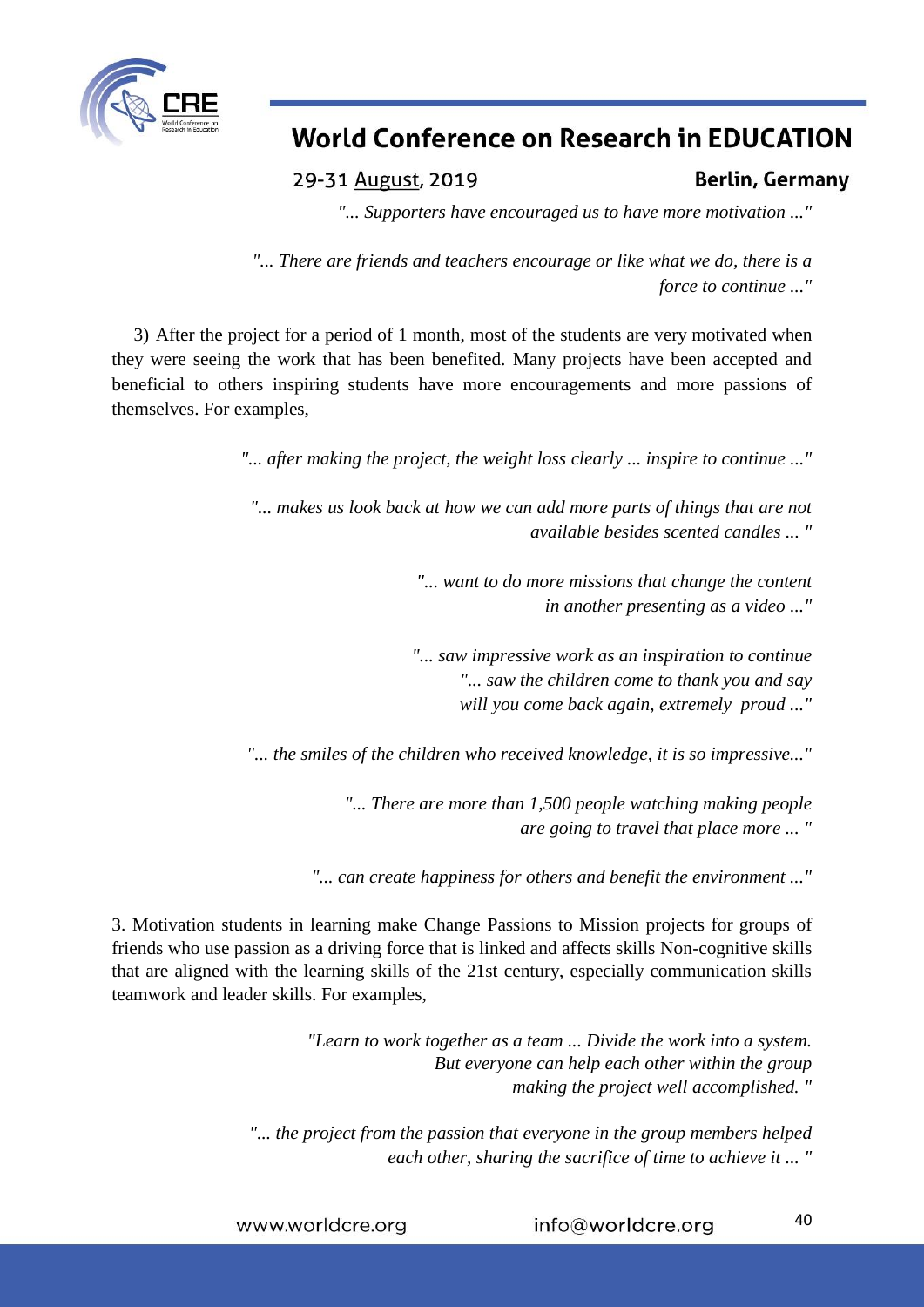

29-31 August, 2019

## **Berlin, Germany**

*"... A member of a group of diverse talents, all of them must listen and calmly try make the best decision. Learn to control emotions when there is a disagreement… "*

#### **Discussion of research results**

The results showed that the original Passion of students before doing the project was the love that they desired and could do well. Missions of the project were about their passions such as photography, nature tourism, health care, inventions, art, music, singing, exercise, sports which was the concept of Ikigai. The common point of passion and mission were consistent with the definition of inspiration meaning "power of one's" that was used to drive thinking and any desirable actions to achieve the goal without using external incentive (Namthip, MPP).

According to the study of Dusadee et al. (2013) suggest that evaluating the results of watching movies to inspire undergraduate students at Srinakharinwirot University. The results of the research showed that the main cause of inspirational variables is motivation for self-destiny. the important indicator variables Is self-destiny from internal motivation, which passion is considered a driving force within one person. Explaining the Passions found that there are 2 consecutive processes. First, being inspired-by means the people are appreciative, impressed with the intrinsic value of one thing. Second, being Inspired-to is the subsequent process of the first step that caused him to drive the thrust to go forward (Thrash, et.al, 2010)

The original passions of the students before doing the project regarded as the inspiration of being inspired-by from the accumulation and existing before the project start. Students' aspirations have different characteristics. Some are caused by the driving force that they experience problems with themselves and the environment. they tried to solve problems which is mostly about health and health problems. Some are caused by the driving force that wants to see the value of the public. They want to help and share with others. Some are caused by external driving forces in the past that prefer to be a special person (Idol), which is often about artists, singers and health care. They accumulated an intrinsic value that consistent with the study of the source of inspiration. Pote (MD, AM 3-4, Online)

The original of the inner Inspiration is the inspiration by role model by a person who is outstanding. They create a model for the faith and trust depending on participation and receiving the news. The results of this research remain consistent with the study of external factors that cause an inspiration such as having a good model. For example, good music teachers are exemplary and inspiring the students at the university causing the love from one person to another to make them more motivated.When starting the project and running the project for a period of 1 month until the end of the project, students are driven internally to be inspired by inspiring-to-switch with being Inspired-by inspiration from the original. Passions are internal driving force. When bringing the Devil to join the mission, it caused "Novelty, challenge, interest, impressions, awareness and appreciation" of things that work together In some projects, students have sponsors which help inspire students "Encourage and motivate" to do more project missions And inspired after the end of the project When seeing the work /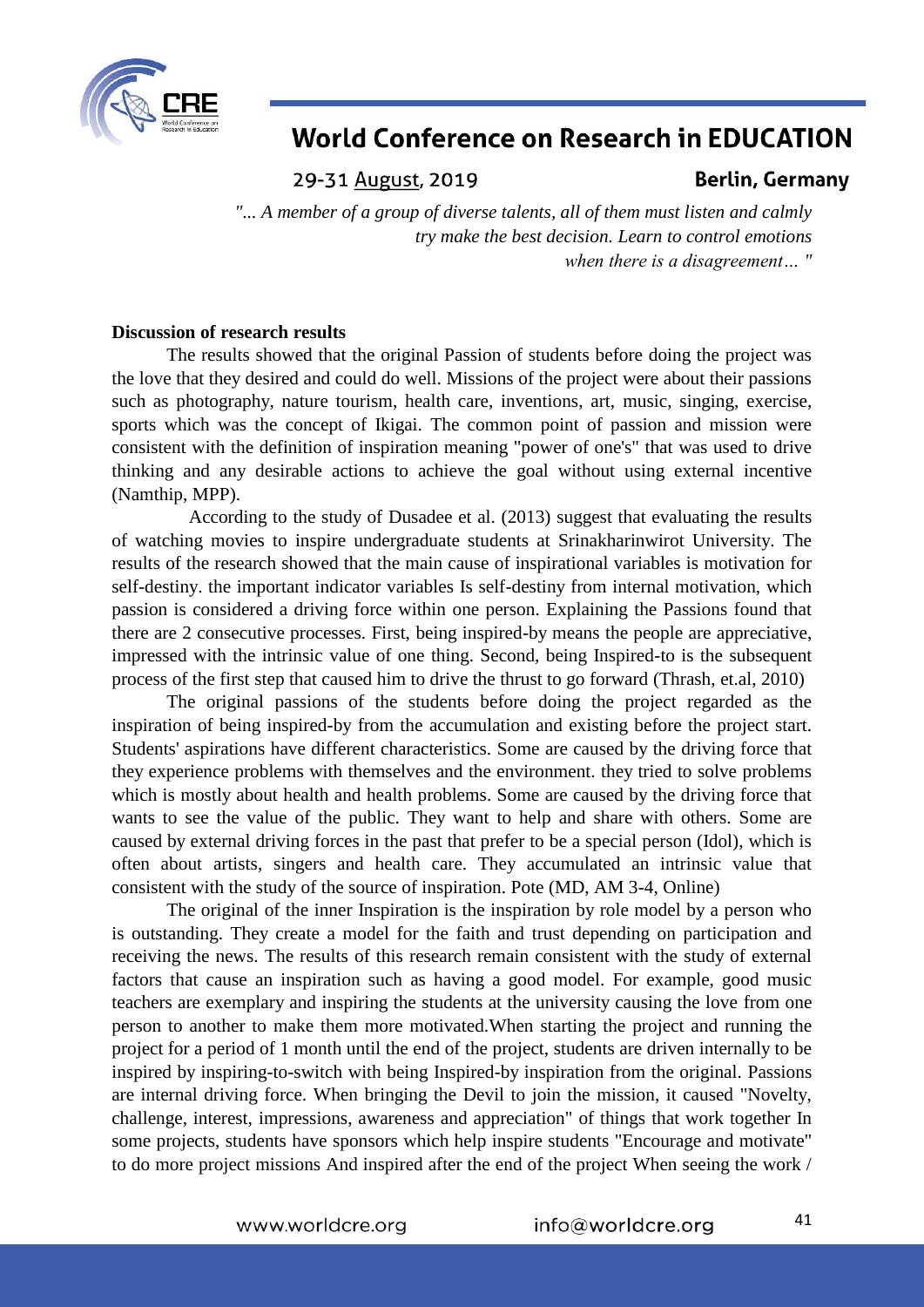

## 29-31 August, 2019

## **Berlin, Germany**

work that has been useful Many projects have been accepted and beneficial to others. "impression with encouragement and greater appreciation Consists of main points (Corecategories) 3 issues, namely, self-strength, force to the goal, and received from others The results of the research show that inspiring movies can inspire and influence good behavior in the future. In addition, the project is consistent with the 3 steps of inspiration (Namthip Wipha Win, YPP), ie, starting from the first stage "Have confidence" in yourself that The achievement that you want to receive from thinking or from that action Without anxiety or hesitation Continued with Step 2, "Commitment", intended and dedicated to achieving success, and Step 3 "Faith" in valuable achievements and the most challenging things in life.

Another important finding is the inspiration for learning of the project of students and friends who use Passions as a driving force. It can link and results in the enhancement of behavioral skills (Non-cognitive skills) that are consistent with the 21st century learning skills. There are clearly seen as Communication skills, Collaboration skills, and teamwork and leadership skills, which are considered essential life skills of people in the present and future. According to Yongyuth et al. (2010) and the World Health Organization (WHO., 1994), said that a set of necessary life skills are: creative problem solving, critical thinking, effective communication, building interpersonal relationships, self-awareness and ability to empathize with others coping with emotions and stress management.

#### **Summary**

Students worked according to their passions to make a project "Change Passion to Mission". It will help students to create an inspiration, which is called Being Inspired-to switch with Being Inspired-by. It will result in the enhancement of behavioral skills (Noncognitive skills) that are consistent with learning skills in the 21st century, especially communication skills, cooperation skills, and leadership skills, according to picture 3

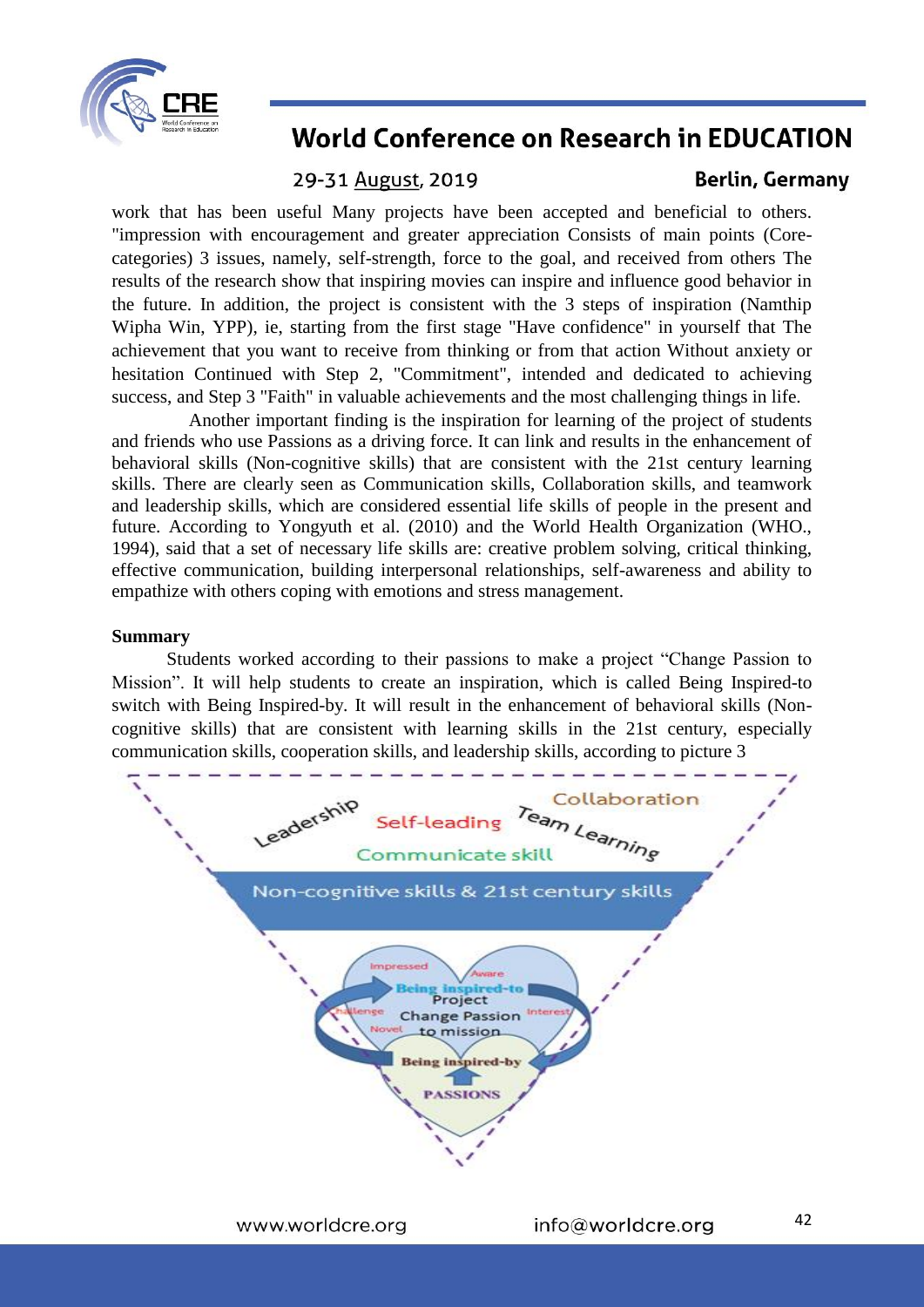

29-31 August, 2019

**Berlin, Germany** 

**Picture 3: Driving from Passions to inspiring of learning behavioral and skills in the 21st century**

### **Suggestion**

1. Suggestions for applying the study results

1) People who are interested in applying the Change Passions to Mission project should pay attention and see the importance of the passions of learners by providing media and activities to encourage learners to find their passion before gathering with a group of friends.

2) Collection of information about the inspirations of learners should immediately proceed by reflecting lessons from the exchange after action review (AAR). The students will reflect their action well when they are in "Fresh" situation.

3) The design of learning management by using the Change Passions to Missions project should have the medias or activities to encourage learners for searching, reviewing and confirming their passions more. There should have activities for students to search for the idols who have similar passions with them to stimulate and enhance inspiration.

4) Teacher should assign learners to study the previous projects of their senior which have similar passions and different passions with the Design Thinking technique to further study by their own projects to be new and developed.

2. Suggestions for further development / research

1) the project should study the backgrounds and variables that can explain why students cannot identify their passions and find the ways to develop it.

2) the project should have quantitative and qualitative research to study the causal relationship between inspirational variables in learning with cognitive skills and behavioral skills of learners.

## **Reference**

Dusadee, et al. (2013). The complete research report of evaluation from movie viewing for inspiring undergraduate students at Srinakharinwirot University.MPT.

- Ikigai. (2562). Retrieved on 25 November 2019 Retrieved form [https://twitter.com/ikigaibook.](https://twitter.com/ikigaibook)
- Laead, et al. (2015). Attitude and inspiration of St. Louis College nursing students in preparing for Examination of nursing license 25 (3), p.199-208.
- Phoj, Ch. S. K., (MD.). The Power of Inspiration. Communication to create the power of inspiration of leaders. Online.
- Phubet, S. M .Ch. (2009). Inspiration in the Power of Fire Breathing in Work. Productivity World. March-April. 2009. Online.
- Namthip, W.P.W. (MPP). Documentation of the narration "Inspiring reading habits" in the field of art. Sukhothai Thammathirat University. Online.
- Sasithon, H. NG ., & Jongrak, H. NG. (2014). factors of workers skill that affect their income (workers in small and medium company in Khonkan Province. Journal of Economics and Management Strategy. 1 (2) Page 52-62.
- S.S.Anakami. (2012). Inspiring creative power. Siammit Publishing House.